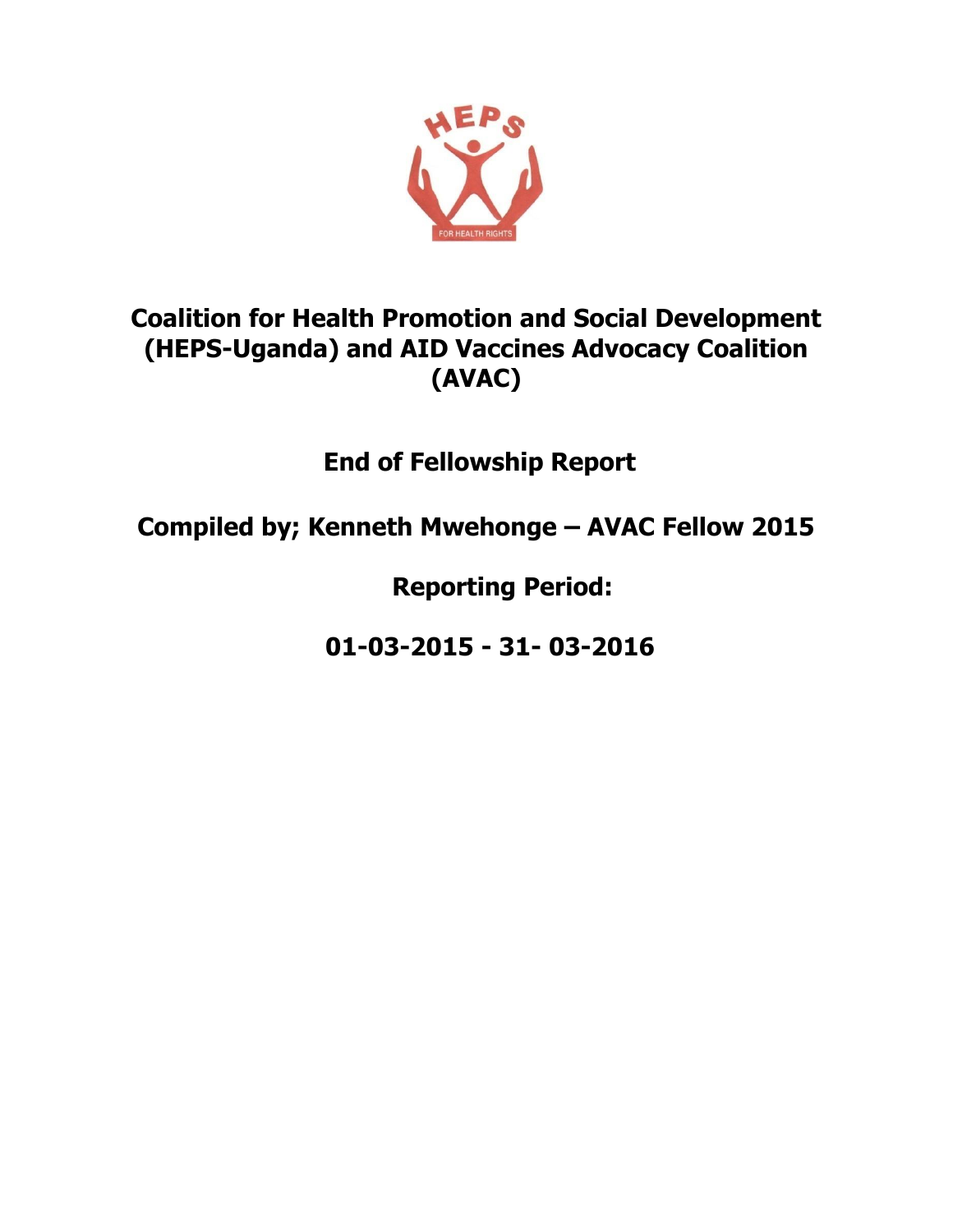# **End of Fellowship Report for the project; Increasing universal access to Viral Load Testing for HIV Treatment Monitoring**

# **Introduction:**

The Coalition for Health Promotion and Social Development (**HEPS Uganda**) hosted the AIDS Vaccines Advocacy Coalition (AVAC) fellow for a 12 month fellowship project on viral load monitoring aimed at promoting universal access to the service in Uganda. The fellow was supported by two mentors from AVAC who gave oversight and technical assistance and a host supervisor who supported the fellow with the day to day implementation of the project. The project started on  $1<sup>st</sup>$  March 2015 and ended on  $31<sup>st</sup>$  March 2016. This report presents activities and achievements from implementation of the 12 months project.

# **Background:**

The World Health Organization now recommends routine HIV viral load (VL) monitoring of patients on antiretroviral therapy (ART) as the gold standard for monitoring the response to antiretroviral therapy (ART). Previously it was only recommended in high-income settings but it is increasingly recognized as an important tool for the management of ART in resource-limited settings.

Benefits of VL monitoring include the ability to diagnose poor adherence and treatment failure early, prevent unnecessary switches to second line ART and to allow optimization of treatment response in order to avoid development of resistance and prevent transmission.

The government of Uganda adopted the 2013 World Health Organization consolidated treatment guidelines which recommends viral load monitoring as the gold standard for monitoring treatment out comes. The Ministry of Health of revised the Uganda National ART Guidelines and adopted the WHO recommendation for providing routine viral load monitoring to all people living with HIV that have been enrolled on ART for at least 6 months.

# **Problem statement:**

Whereas there was commitment to provide viral load monitoring services to people enrolled on ART there was little or no implementation of these commitments by the government of Uganda

Against this background The Coalition for Health Promotion and Social Development (**HEPS Uganda**) in partnership with AIDS Vaccines Advocacy Coalition (AVAC) embarked on a project to catalyze the ministry of health commitment and ensure that it is fulfilled and is in line with the UNAIDS 90/90/90 targets. The fellowship project aimed at promoting universal access to viral load monitoring services in Uganda. The project aimed at the following.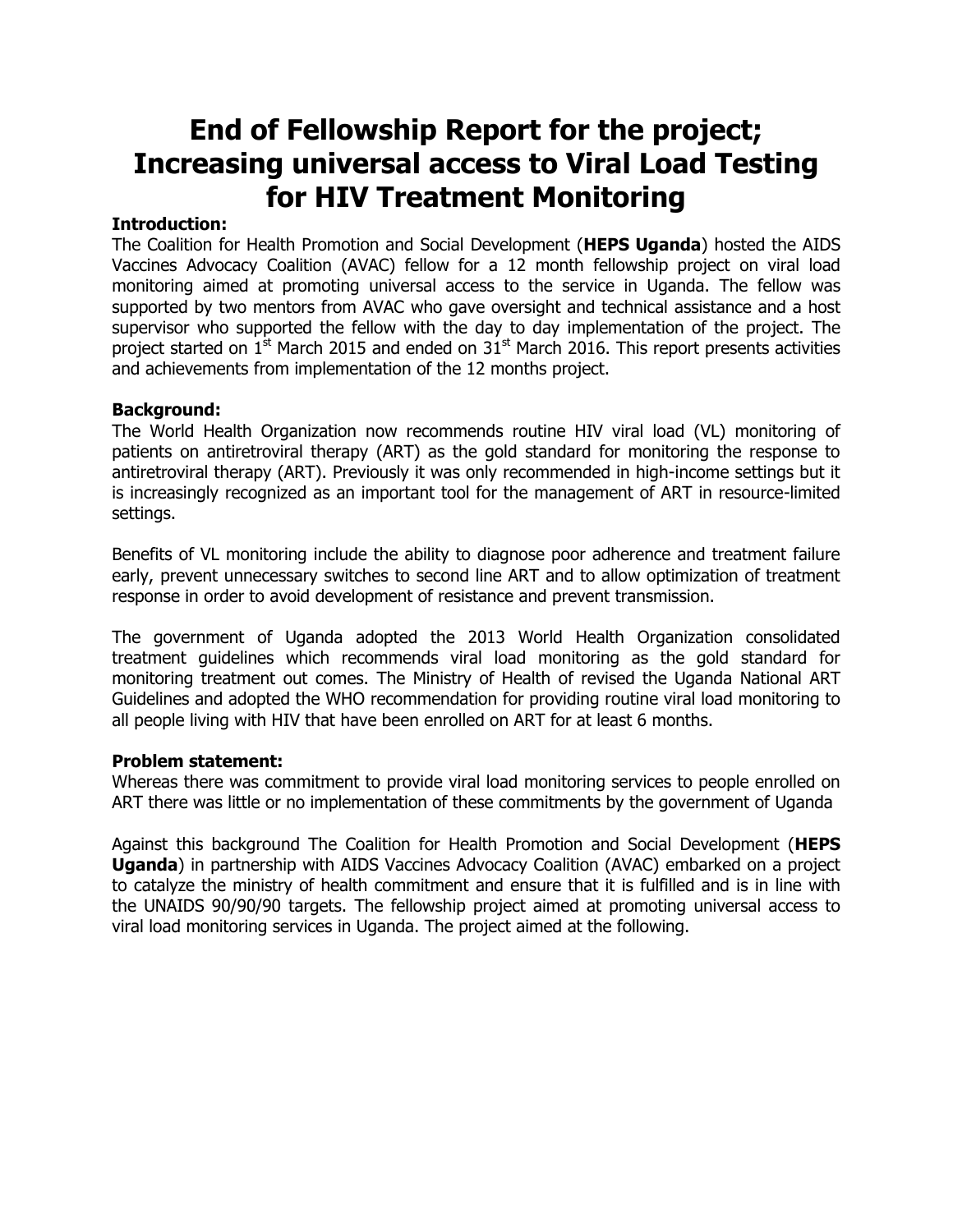# **Project out comes:**

**Project overall goal:** Promoting universal access to viral load monitoring services in Uganda

**Aim:** Promoting treatment for prevention through universal access to viral load monitoring services in Uganda.

# **Specific objectives:**

- 1. To establish the status of HIV viral load testing services in Uganda through conducting a qualitative and quantitative survey by April 2015.
- 2. To increase demand of for viral load monitoring services by People Living with HIV through creating awareness and understanding of Viral Load monitoring among Civil Society Organizations and people living with HIV at district and national level
- 3. To influence Ministry of Health to set ambitious targets for roll out of viral load monitoring for people on ART
- 4. Create a monitoring system to ensure quality Viral Load program in Uganda

# **Project implementation**

Over the 12 months period the project was implement numerous activities as per the project work plan. Below please find activities implemented and out comes as per objectives.

**Objective 1:** under this objective the following activities were implemented;

**Activity 1.1: Survey on availability of viral load monitoring services:** the project leveraged on HEPS annual routine surveys on availability of ARVs, TB medicines and diagnostics to conduct a quick assessment of availability of Viral Load monitoring services in public, private not for profit and private for profit facilities.

The survey was conducted in 120 ART accredited facilities in four regions of Uganda i.e. North, East, South Western and central region. The survey found that out of the 56 public facilities visited, only five, and a handful of private facilities, offered VL services. It also found low levels of awareness of the importance of VL, confusion about the difference between CD4 count and VL and sporadic ARV stock outs in most facilities.

The findings from the survey were used as a basis for increasing demand for the survey through media and policy dialogues. As a result there has been a rapid scale up of routine viral load in some public and private health facilities.

**Activity 1.2:** Development of advocacy materials; the project developed 1000 factsheets and 1000 policy briefs which have been used to empower communities and also share information with policy makers. This has helped in increasing awareness about viral load services hence increasing demand.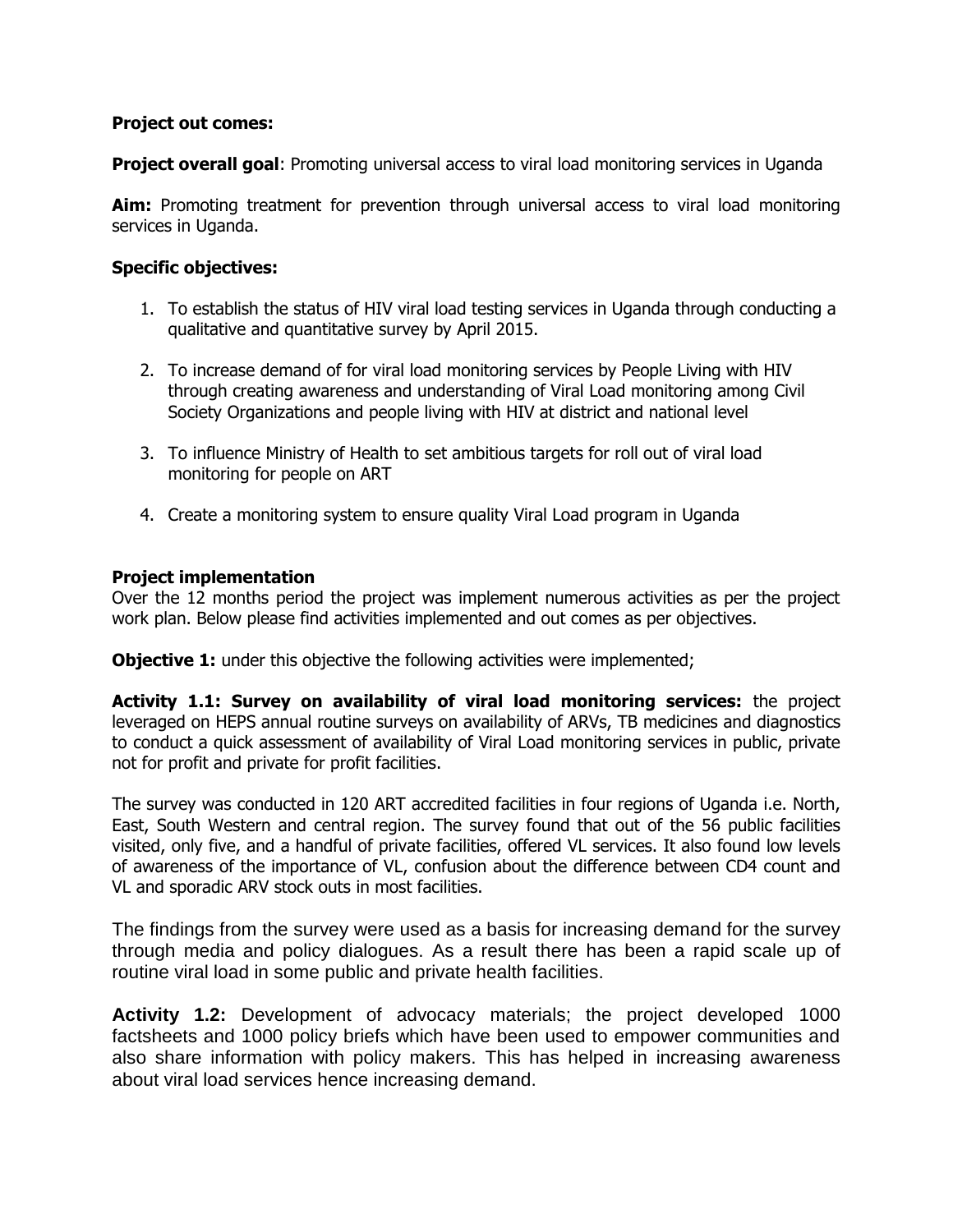**Objective 2:** This objective focused on increasing demand for viral load services. These were activities and out comes from implementation.

**Activity 2.1: Capacity building of civil society members from over 40 national organizations.** The project held one major capacity building workshop on viral load monitoring for CSO advocates. The training was jointly facilitated by representatives from MoH, MSF Uganda, PEPFAR and the AVAC fellow. CSO advocate were empowered about what viral load is and also taken through the policy bottlenecks hindering its implementation.

**Activity 2.2: Capacity building for media:** the project built capacity of over 20 health journalists from their umbrella association of the Health Journalists Network, the journalist were from both print and electronic media. They were oriented about viral load monitoring and it's importance. The journalists throughout the project cycle supported the project to increase media coverage and publicity about viral load services.

**Activity 2.3: Empowerment of People Living with HIV;** the project worked with through the National Forum for People Living with HIV to empower and create awareness among people living with HIV. The project held 4 regional trainings on viral load services for PLHIV. The project empowered over 1000 people living with HIV through community trainings and leveraging on activities organized the PLHIV networks.

As a result one of the community groups petitioned their district local council to procure for them a point of care viral load machine. The petition was included in the district plans and budget.

**Activity 2.4: Coalition meetings;** the project held 2 coalition under the umbrella of the Uganda Coalition for Access to Essential Medicines. The meetings were used to plan jointly and update members on access to viral load and ARVs. The coalition spearheaded access to ARVs campaigns which forced Global Fund to front load ARVs to Uganda to avert stock outs.

Coalition members were also at the forefront in engaging PEPFAR on the COP which resulted into PEPFAR prioritizing some of the CSO recommendations as core activities in their COP i.e. strengthening community systems for delivering HIV services became a core activity. PEPFAR also prioritized the viral load monitoring program and committed to provide the service for all people enrolled on ART by 2018.

**Objective 3:** this objective engaged policy maker to influence the viral load implementation plan. Below are activities that were implemented under this objective.

**Activity 3.1: Multi stakeholder dialogue;** the project held one multi stakeholder meeting that involved representatives from Government, Development partners, Civil Society and media. the meeting discussed and proposed solutions to some of the implementation bottlenecks and also mapped out the different roles the different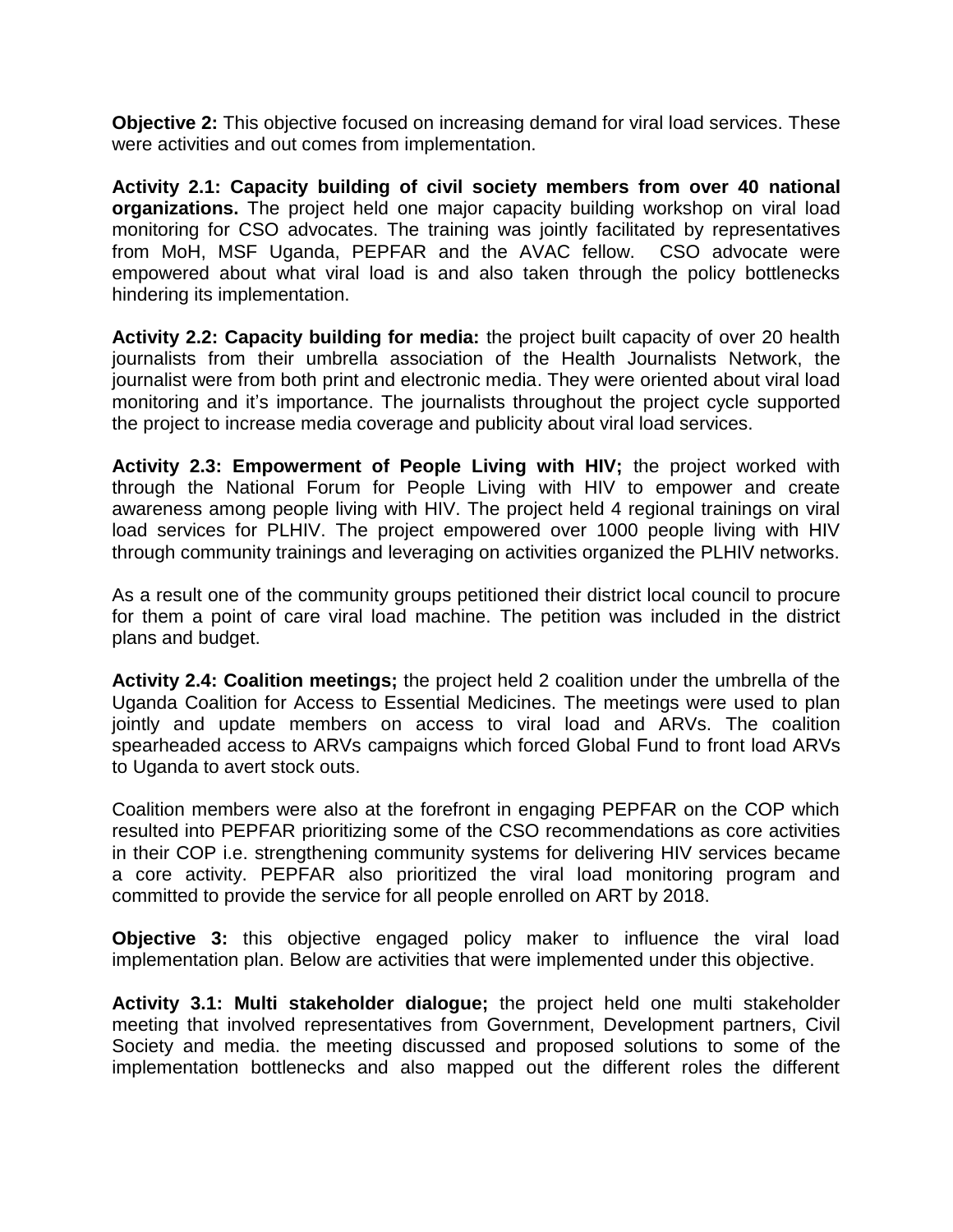stakeholders have to play. This has helped improve coordination the viral suppression campaign.

**Activity 3.2: Media engagements;** the project held two press conferences, published one press statement and one media tour of the national Central Public Health Laboratories. The 1<sup>st</sup> press conference was focused on the UNAIDS 90/90/90 targets with a special interest on the 3<sup>rd</sup> 90. The activity received a lot of media and public attention.

The second press briefing was focused on ARV stock outs and their impact on viral load suppression campaign, this activity was also widely covered by the media and as a result I was invited to a live TV talk show on NBS TV about ARV stock outs and their impact on viral suppression. I was also invited to a live radio talk show on viral load monitoring on CBS FM in Kampala. The media reports stimulated a lot of debate among policy makers and eventually resulted dialogue meetings between CSO and Ministry of Finance and Health who committed to increase the ARV budget.

The project also published one press statement on World AIDS Day in one of the leading daily news papers (Daily Monitor), the press statement was about viral load and ARV stock outs.

**Objective 4:** this objective focused on creating a community system for ensuring quality viral load monitoring. The following activities were carried out under this objective.

**Activity 4.1: Developed a quality viral load checklist**; the project drafted a quality checklist which is used as guide for monitoring quality viral load services and increasing demand for quality services.

**Activity 4.2: Identifying and training community viral load champions;** the project worked through the National Forum for People Living with HIV to identify expert ART clients who were trained on viral load and its benefits, the members were also oriented on how to use the tool. The project trained about 100 community champions.

The project will conduct follow up meetings with the viral load community champions to ensure that the champions report on viral load services using the quality checklist tool and also identify the pro active members for continued engagements. These activities are still pending.

# **Overall project achievements**

- Established a national viral load monitoring advocacy group through the Uganda Coalition for Access to Essential Medicines which contributed to creating overwhelming demand for the services.
- Set up a community network (community viral load champions) for monitoring quality viral load services campaign
- Informing and shaping the country Viral load rollout plan supported by Development partners to set ambitious targets and commit more financial assistance.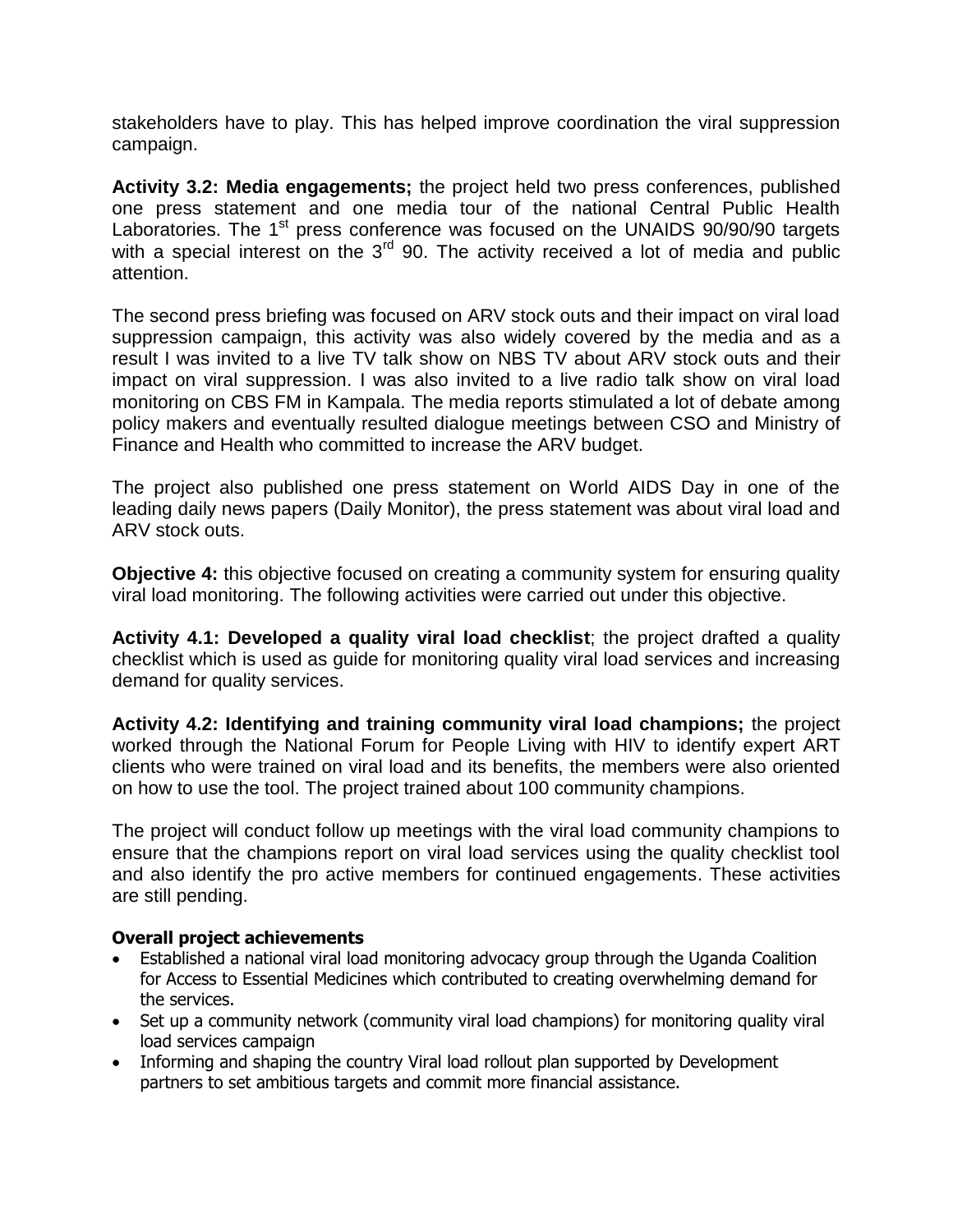#### **Moving forward**

The project out comes have just started to be realised and the actual implementation policy advocacy issues are beginning to immerge and require continuity of advocacy initiatives to ensure that the program is successful.

My host organisation has integrated into HEPS programs and being a member and vice coordinator of the New HIV Prevention working group I will use the platform to continue to engage in prevention advocacy. The project will also leverage on activities of the Uganda Coalition for Access to Essential medicines to keep engagements with policy implementers and makers.

# **Challenges experienced during the fellowship period**

Viral load monitoring being a new concept was in the beginning difficult to articulate for advocates, communities of people living with HIV and policy makers. However the project worked closely with the Ministry of Health, Development Partners and technical personnel to simplify the complexities in the subject matter.

There was overwhelming demand for the services that are not yet available for some communities. The project has frequently communicated and shared information on the rollout plan which has helped in managing people's expectations.

Short project period for implementation, actual issues for advocacy are just starting to immerge yet the fellowship project is ending. The project leveraged on available opportunities to implement some activities within the specified short period.

# **Personal benefits from the project**

The fellowship introduced me to new biomedical HIV prevention technologies which helped me be nominated and appointed a member of the adhoc New HIV Prevention Committee at the Uganda AIDS Commission.

The fellowship has consolidated my advocacy skills also turned me into of the leading HIV advocates in Uganda.

I have also established networks and contacts with many advocates, development partners and policy makers from different parts of the world.

# **Recommendations for people planning to do similar work**

The focus for viral load advocacy should be on viral load suppression, viral load monitoring is not just about viral load testing but about viral load suppression, most people seem to concentrate more on the test side and ignore the ingredients for viral suppression which is the most important. For example constant supply of appropriate ARVs, existence of strong community structures, knowledge and awareness of viral load among beneficiaries, issues of turnaround time for receiving results, interpretation and use of results among others.